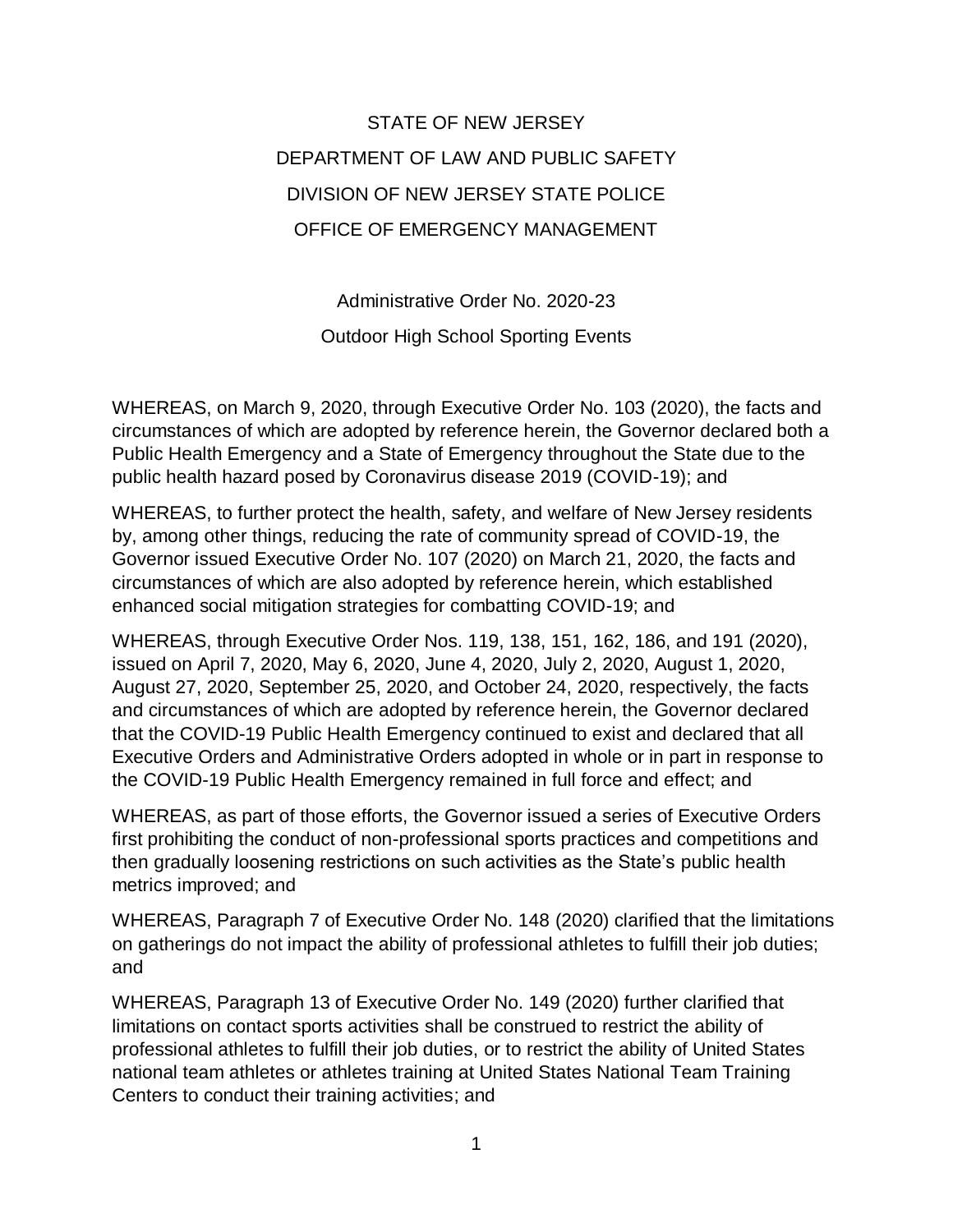WHEREAS, colleges and universities with organized sports teams, much like leagues operating professional sports teams, are readily able to establish comprehensive protocols for participating student athletes, including by placing limitations on outside activities and requiring athletes to reside in a specified location; and

WHEREAS, I previously recognized in Administrative Order No. 2020-22 that the formal nature of collegiate sports competitions makes it easier to ensure that health and safety protocols are being appropriately followed; and

WHEREAS, Executive Order No. 196 (2020), issued November 16, 2020, adjusted the limit on outdoor gatherings from 500 or fewer to 150 individuals or fewer and which takes effect at 6:00 a.m. on November 23, 2020, with exceptions for religious services or celebrations, political activities, wedding ceremonies, funerals, or memorial services; and

WHEREAS, Executive Order No. 196 (2020) also stated that athletes, coaches, referees, and trainers, and other individuals who are necessary for the competitive professional or collegiate sporting event are not included in the number of individuals present at a gathering for purposes of the limits on gatherings; and

WHEREAS, public or private high schools exercise close oversight over sporting activities engaged in by their students and are required to follow health and safety protocols by organizations such as the New Jersey State Interscholastic Athletic Association that comply with, and at times exceed, the baseline standards issued by the Department of Health for sporting activities; and

WHEREAS, as a result, these events should be subject to the same protocols as collegiate and professional activities; and

WHEREAS, because public health experts have identified that outdoor environments present reduced risks of transmission as compared to indoor environments, it is appropriate to adjust the restrictions relative to high school athletic events that happen outdoors; and

WHEREAS, high school-level outdoor sports seasons will be coming to a close in the near-term, so that permitting additional individuals to attend events will have limited practical impact after that time; and

WHEREAS, the Governor has granted the State Director of Emergency Management, who is the Superintendent of the State Police, the discretion to make additions, amendments, clarifications, exceptions, and exclusions related to the provisions within Executive Order No. 196 (2020);

NOW, THEREFORE, I, Patrick J. Callahan, State Director of Emergency Management, hereby ORDER as follows:

1. It is hereby clarified that athletes, coaches, referees, trainers and other individuals necessary to the performance of an outdoor high school